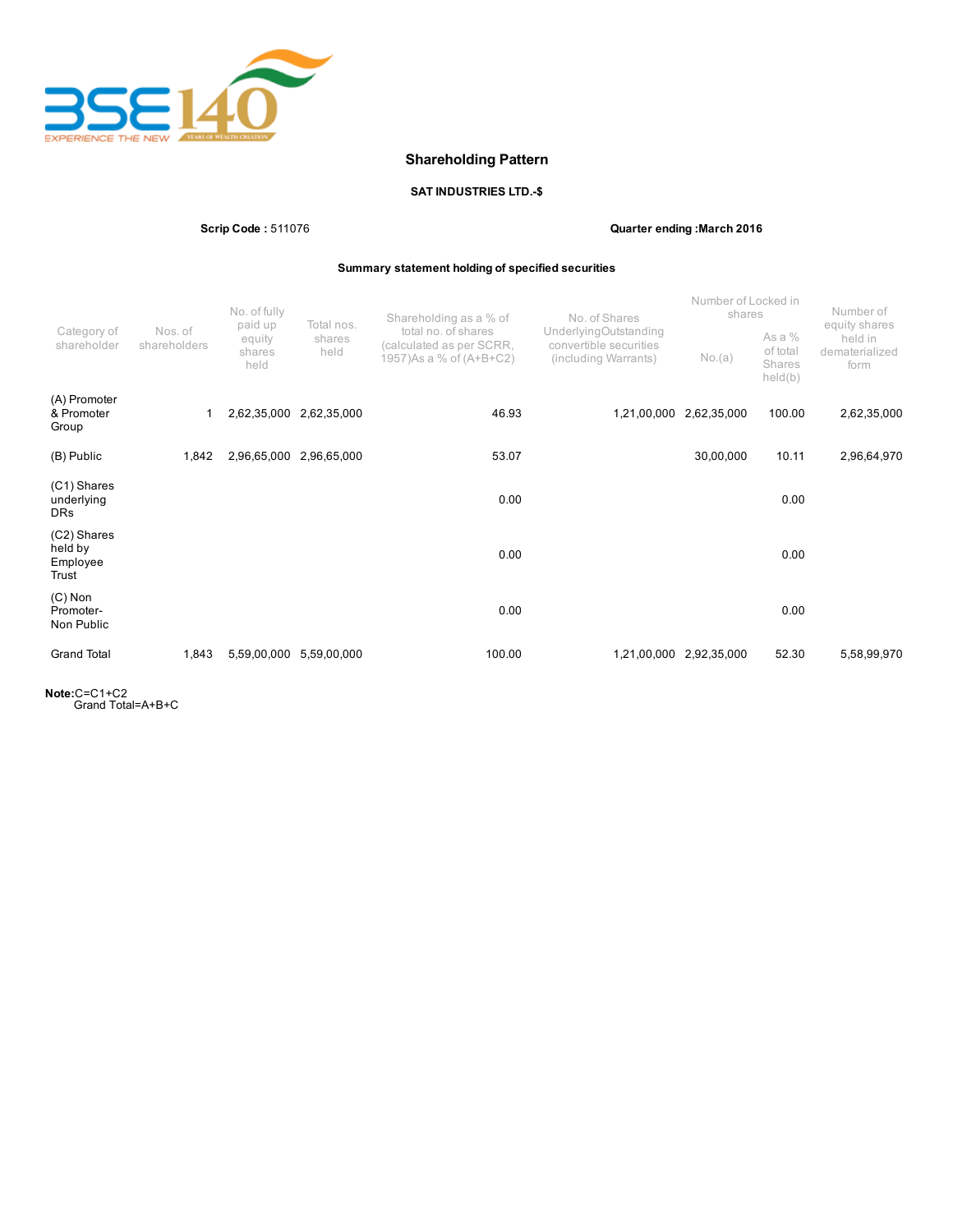

# Shareholding Pattern

## SAT INDUSTRIES LTD.-\$

Scrip Code : 511076 Quarter Ending : March 2016

## Statement showing shareholding pattern of the Promoter and Promoter Group

| Category of<br>shareholder                     | Nos. of<br>shareholders | No. of fully<br>paid up<br>equity<br>shares<br>held | Total nos.<br>shares<br>held | Shareholding as a % of<br>total no. of shares<br>(calculated as per SCRR,<br>1957) As a % of (A+B+C2) | No. of Shares<br>UnderlyingOutstanding<br>convertible securities<br>$(including \, \text{Warrants})(X)$ | Number of Locked in<br>shares<br>No.(a) | As a %<br>of total<br>Shares<br>held(b) | Number of<br>equity shares<br>held in<br>dematerialized<br>form |
|------------------------------------------------|-------------------------|-----------------------------------------------------|------------------------------|-------------------------------------------------------------------------------------------------------|---------------------------------------------------------------------------------------------------------|-----------------------------------------|-----------------------------------------|-----------------------------------------------------------------|
| A1) Indian                                     |                         |                                                     |                              | 0.00                                                                                                  |                                                                                                         |                                         | 0.00                                    |                                                                 |
| Any Other<br>(specify)                         |                         |                                                     | 2,62,35,000 2,62,35,000      | 46.93                                                                                                 | 1,21,00,000                                                                                             | 2,62,35,000                             | 100.00                                  | 2,62,35,000                                                     |
| <b>SAT INVEST</b><br><b>PRIVATE</b><br>LIMITED |                         | 2,62,35,000                                         | 2,62,35,000                  | 46.93                                                                                                 | 1,21,00,000                                                                                             | 2,62,35,000                             | 100.00                                  | 2,62,35,000                                                     |
| Sub Total A1                                   |                         | 2,62,35,000                                         | 2,62,35,000                  | 46.93                                                                                                 | 1,21,00,000                                                                                             | 2,62,35,000                             | 100.00                                  | 2,62,35,000                                                     |
| A2) Foreign                                    |                         |                                                     |                              | 0.00                                                                                                  |                                                                                                         |                                         | 0.00                                    |                                                                 |
| $A = A1 + A2$                                  |                         | 2,62,35,000                                         | 2,62,35,000                  | 46.93                                                                                                 | 1,21,00,000                                                                                             | 2,62,35,000                             | 100.00                                  | 2,62,35,000                                                     |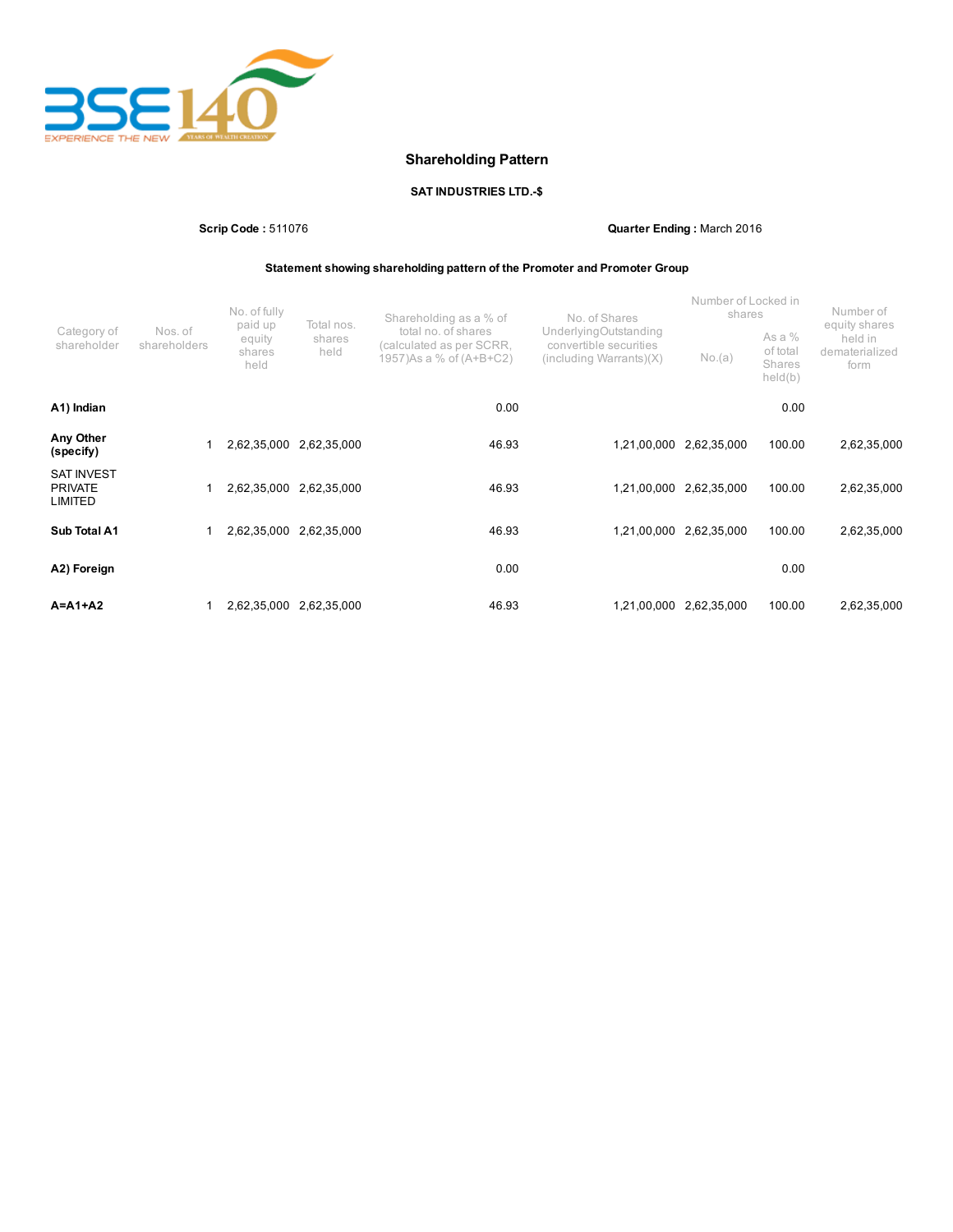

### Shareholding Pattern Public Shareholder

#### SAT INDUSTRIES LTD.\$

Scrip Code : 511076 Quarter ending : March 2016

#### Statement showing shareholding pattern of the Public shareholder

|                                                                                               | No. of<br>shareholder | No. of fully<br>paid up<br>equity<br>shares<br>held | Total no.<br>shares<br>held | Shareholding %<br>calculated as per<br>SCRR, 1957 As a %<br>of $(A+B+C2)$ | No. of Shares<br><b>Underlying Outstanding</b><br>convertible securities<br>(including Warrants) | Number of Locked<br>in shares |                                           | Number of<br>equity shares                           |
|-----------------------------------------------------------------------------------------------|-----------------------|-----------------------------------------------------|-----------------------------|---------------------------------------------------------------------------|--------------------------------------------------------------------------------------------------|-------------------------------|-------------------------------------------|------------------------------------------------------|
| Category & Name of<br>the Shareholders                                                        |                       |                                                     |                             |                                                                           |                                                                                                  | No(a)                         | As a $%$<br>of total<br>Shares<br>held(b) | held in<br>dematerialized<br>form(Not<br>Applicable) |
| <b>B1) Institutions</b>                                                                       | 0                     | 0                                                   |                             | 0.00                                                                      |                                                                                                  |                               | 0.00                                      |                                                      |
| <b>B2) Central</b><br><b>Government/ State</b><br>Government(s)/<br><b>President of India</b> | 0                     | 0                                                   |                             | 0.00                                                                      |                                                                                                  |                               | 0.00                                      |                                                      |
| <b>B3) Non-Institutions</b>                                                                   | 0                     | 0                                                   |                             | 0.00                                                                      |                                                                                                  |                               | 0.00                                      |                                                      |
| Individual share capital<br>upto Rs. 2 Lacs                                                   | 1652                  | 4748149                                             | 47,48,149                   | 8.49                                                                      |                                                                                                  |                               | 0.00                                      | 47,48,119                                            |
| Individual share capital<br>in excess of Rs. 2 Lacs                                           | 10                    | 6060795                                             | 60,60,795                   | 10.84                                                                     |                                                                                                  | 30,00,000                     | 49.50                                     | 60,60,795                                            |
| PREETI KRISHNA<br><b>KABRA</b>                                                                | 0                     | 1500000                                             | 15,00,000                   | 2.68                                                                      |                                                                                                  | 15,00,000                     | 100.00                                    | 15,00,000                                            |
| <b>LALIT KABRA</b>                                                                            | 0                     | 1500000                                             | 15,00,000                   | 2.68                                                                      |                                                                                                  | 15,00,000                     | 100.00                                    | 15,00,000                                            |
| <b>MANJU GUPTA</b>                                                                            | 0                     | 1825000                                             | 18,25,000                   | 3.26                                                                      |                                                                                                  |                               | 0.00                                      | 18,25,000                                            |
| Any Other (specify)                                                                           | 180                   |                                                     | 18856056 1,88,56,056        | 33.73                                                                     |                                                                                                  |                               | 0.00                                      | 1,88,56,056                                          |
| PARK CONTINENTAL<br><b>LTD</b>                                                                | 0                     | 2570870                                             | 25,70,870                   | 4.60                                                                      |                                                                                                  |                               | 0.00                                      | 25,70,870                                            |
| <b>SPACE AGE</b><br>POLYMERS PVT LTD                                                          | 0                     | 6169455                                             | 61,69,455                   | 11.04                                                                     |                                                                                                  |                               | 0.00                                      | 61,69,455                                            |
| <b>DAWOOD</b><br><b>INVESTMENT PRIVATE</b><br><b>LIMITED</b>                                  | 0                     | 7209350                                             | 72,09,350                   | 12.90                                                                     |                                                                                                  |                               | 0.00                                      | 72,09,350                                            |
| Sub Total B3                                                                                  | 1842                  |                                                     | 29665000 2,96,65,000        | 53.07                                                                     |                                                                                                  | 30,00,000                     | 10.11                                     | 2,96,64,970                                          |
| B=B1+B2+B3                                                                                    | 1842                  |                                                     | 29665000 2,96,65,000        | 53.07                                                                     |                                                                                                  | 30,00,000                     | 10.11                                     | 2,96,64,970                                          |

Details of the shareholders acting as persons in Concert including their Shareholding (No. and %):

Details of Shares which remain unclaimed may be given hear along with details such as number of shareholders, outstanding shares held in demat/unclaimed suspense account, voting rights which are frozen etc.

Note

(1) PAN would not be displayed on website of Stock Exchange(s).

(2) The above format needs to disclose name of all holders holding more than 1% of total number of shares

(3) W.r.t. the information pertaining to Depository Receipts, the same may be disclosed in the respective columns to the extent information available,.